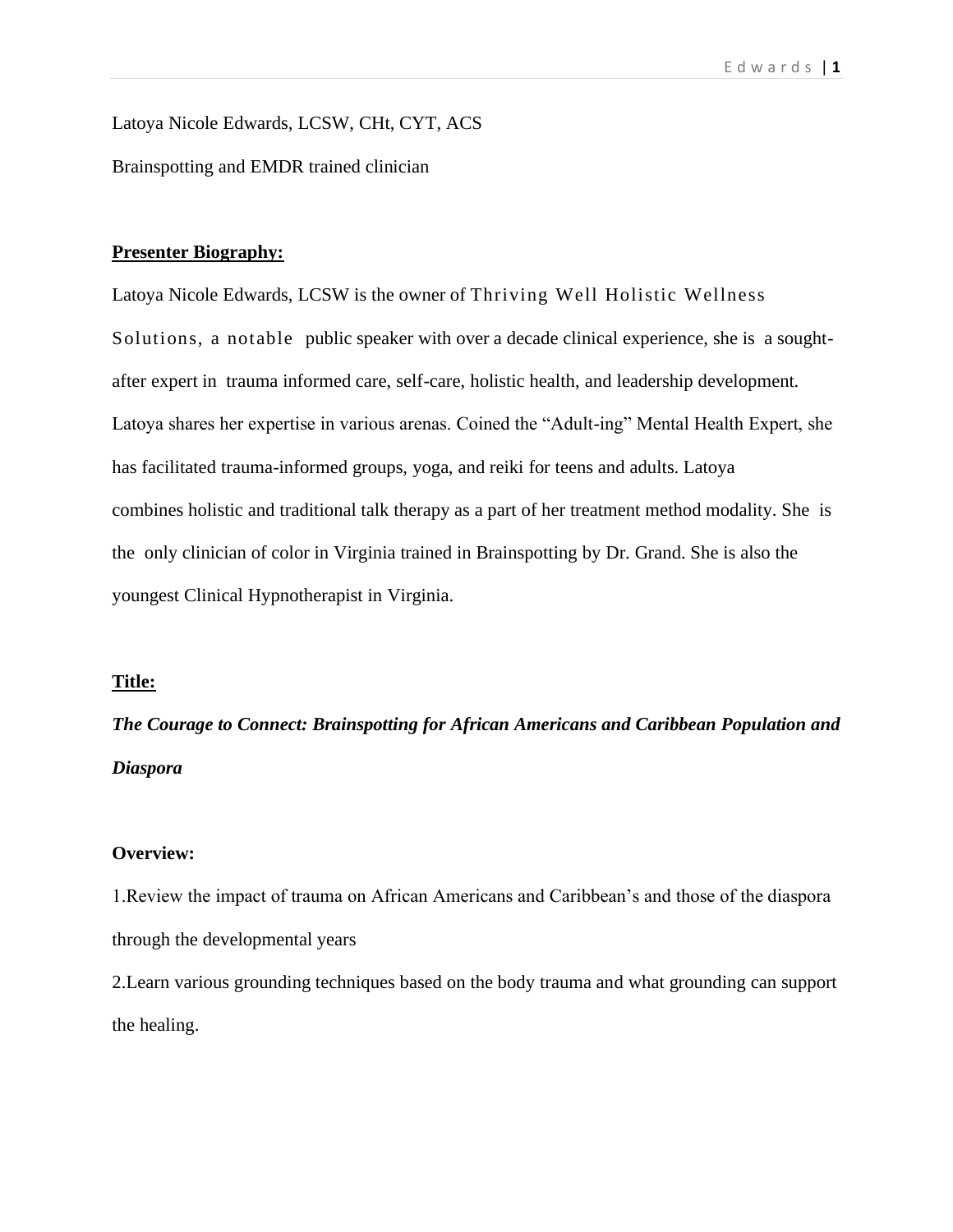3.Demonstrate and practice specific Brainspotting grounding set-ups presented in the Power of Brainspotting

4. Identifying parental roles and ranking and how that effects trauma within this subgroup

## **Abstract:**

As a clinician of color, I ask the complex question: Can memorials to a [dehumanizing and](http://journals.sagepub.com/doi/abs/10.1177/1532708616634839)  [traumatizing history,](http://journals.sagepub.com/doi/abs/10.1177/1532708616634839) the Jim Crow history, provide a path to restorative justice, psychologically, socially and politically? For African Americans, history and trauma aren't just in the past. Indeed, it would be simpler to help our communities heal if Jim Crow were but a memory. Historical trauma is the cumulative phenomenon where those who never directly experienced trauma (enslavement, rape, lynchings, murder) can still exhibit signs and [symptoms of the](https://www.researchgate.net/publication/232897229_Historical_Trauma_Among_Indigenous_Peoples_of_the_Americas_Concepts_Research_and_Clinical_Considerations)  [trauma.](https://www.researchgate.net/publication/232897229_Historical_Trauma_Among_Indigenous_Peoples_of_the_Americas_Concepts_Research_and_Clinical_Considerations) That historical trauma can be observed [in African-Americans'](https://www.researchgate.net/publication/232897229_Historical_Trauma_Among_Indigenous_Peoples_of_the_Americas_Concepts_Research_and_Clinical_Considerations) unresolved grief, expressed as depression and despair and their harboring of unexplained anger, expressed as aggression and rage. (Brave Heart, Chase, Elkins, & Altschul, 2011) Empowering, gaining trust, and also training clinicians of all hues various clinical competency where this special population can truly trust and heal without judgement. Brainspotting is a grounding process (Grand, 2003). We work with our client's using activation or resource model within the window of tolerance (Siegel, 1999). Brainspotting is a process of being in the here and now while simultaneously working with traumas of the past as well as present and future expansion to greater possibilities. In this presentation we will review the areas of how trauma is held and processed with persons of color (specifically African American and Caribbean population.), how to address multiple layers of trauma being reviewed in one sitting, cultural competencies and ways to address and help this population heal. As well the areas of how the body develops to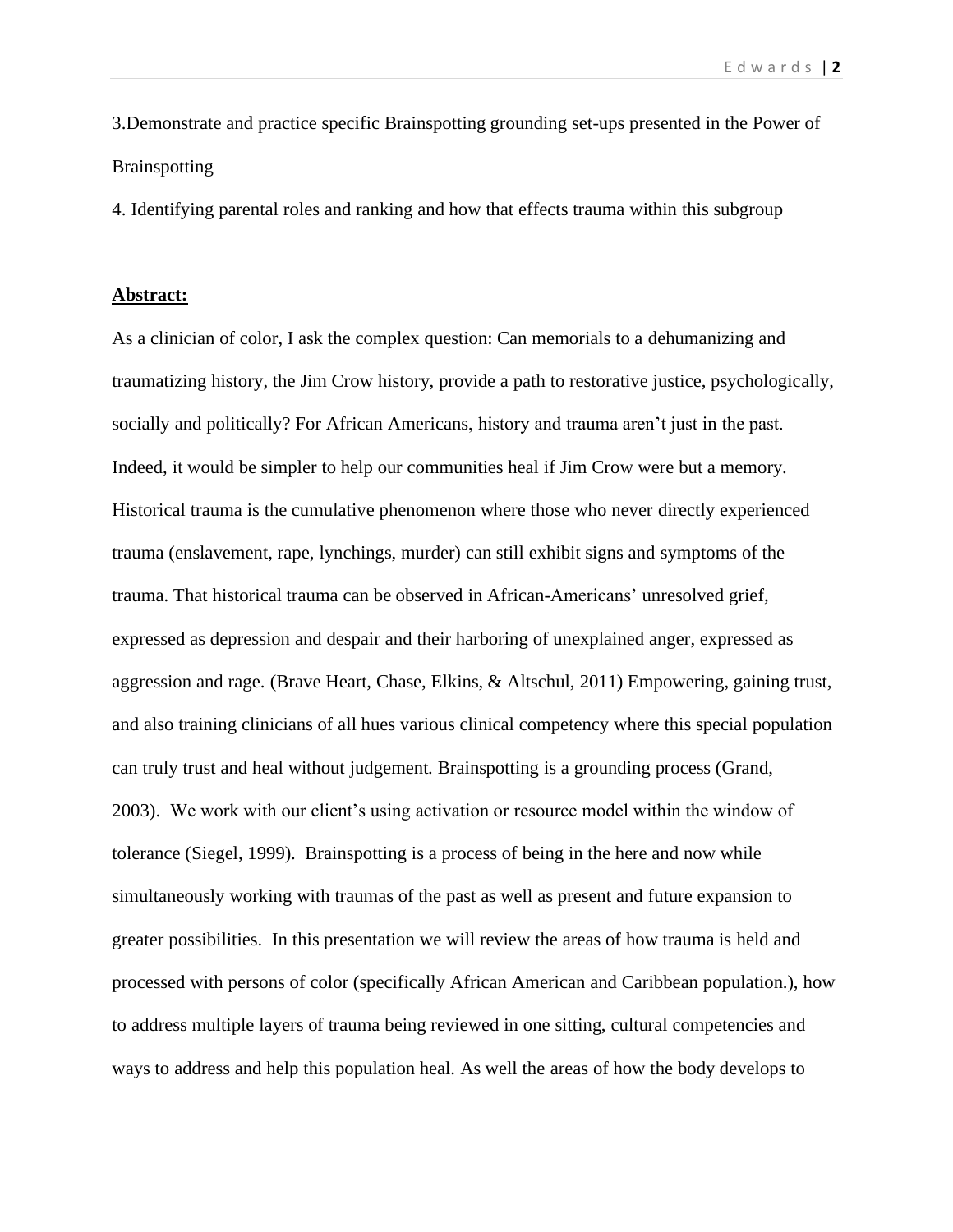protect itself over time and how to support our clients to move from the past into the present.(Scaer, 2001) A brief overview of where trauma is held and how it is manifested into medical related issues will also be examined. We will focus on tracking and supporting clients during the process as well as be introduced to two set ups that can be used as part of the session or for the entire session that have been presented in The Power of Brainspotting, chapter on Brainspotting and Grounding by Cynthia Schwartzberg(2018) and Brainspotting by Dr. David Grand (2013).